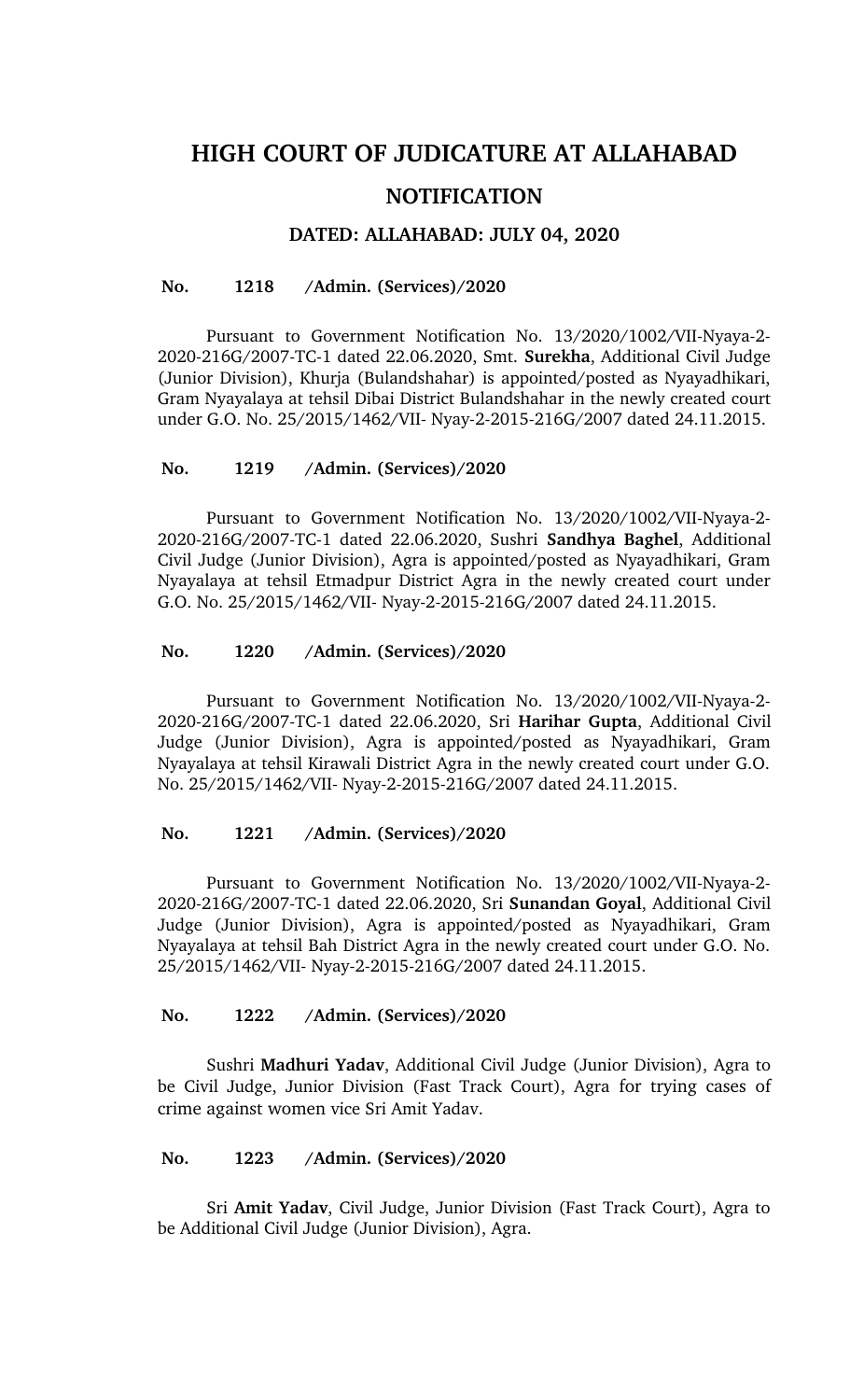## **No. 1224 /Admin. (Services)/2020**

Sri **Pushpendra Kumar Singh**, Additional Civil Judge (Junior Division), Agra to be Civil Judge, Junior Division (Fast Track Court), Agra against the Fast Track Court created under the scheme of  $14<sup>th</sup>$  Finance Commission vice Sri Javed Khan.

## **No. 1225 /Admin. (Services)/2020**

Sri **Javed Khan**, Civil Judge, Junior Division (Fast Track Court), Agra to be Additional Civil Judge (Junior Division), Agra.

#### **BY ORDER OF THE COURT**

#### $Sd$  /-

# **(AJAI KUMAR SRIVASTAVAI) REGISTRAR GENERAL**

## **No. 244/Admin. (Services)/2020: Allahabad: Dated: July 04, 2020**

Copy forwarded for information & necessary action to:

- **1.** The Executive Chairman, U.P. State Legal Services Authority, Third Floor, Jawahar Bhawan Annexe, Lucknow-226001.
- **2.** Pramukh Sachiv, Niyukti, U.P. Shasan, Lucknow.
- **3.** Pramukh Sachiv, Nyay Evam Vidhiparamarshi, Uttar Pradesh Shasan, Lucknow.
- **4.** The Director, Institute of Judicial Training & Research, Vineet Khand, Gomti Nagar, U.P. Lucknow. (Information available on E-mail).
- **5.** The Senior Registrar, High Court, Lucknow Bench, Lucknow. (Information available on E-mail).
- **6.** The Additional Director, Treasury, Camp Office, First Floor, New Treasury Building, Kutchery Road, Allahabad.
- **7.** The District & Sessions Judges, Agra and Bulandshahar. (Information available on E-mail).

The officers mentioned above shall handover charge of their present posts and shall proceed to take over charge of their new postings immediately.

The Certificates of handing and taking over charge may please sent to the Assistant Registrar (Services), High Court, Allahabad forthwith.

The officers shall also mention therein personal ID no. allotted by the Court on the charge certificates.

It is to add that local arrangement shall be made by you in pursuance to the circular letter No.27/D.R.(S)/2000 dated 21.6.2000.

| I<br>P.<br>٦<br>٠<br>×<br>۰. | $\sim$ |
|------------------------------|--------|
|                              |        |

| 1. | Smt. Surekha, Additional Civil Judge (Junior Division), Khurja<br>(Bulandshahar) |
|----|----------------------------------------------------------------------------------|
| 2. | Sushri Sandhya Baghel, Additional Civil Judge (Junior Division), Agra            |
| 3. | Sri Harihar Gupta, Additional Civil Judge (Junior Division), Agra                |
| 4. | Sri Sunandan Goyal, Additional Civil Judge (Junior Division), Agra               |

You shall handover charge of your present post and shall proceed to take over charge of your new postings immediately.